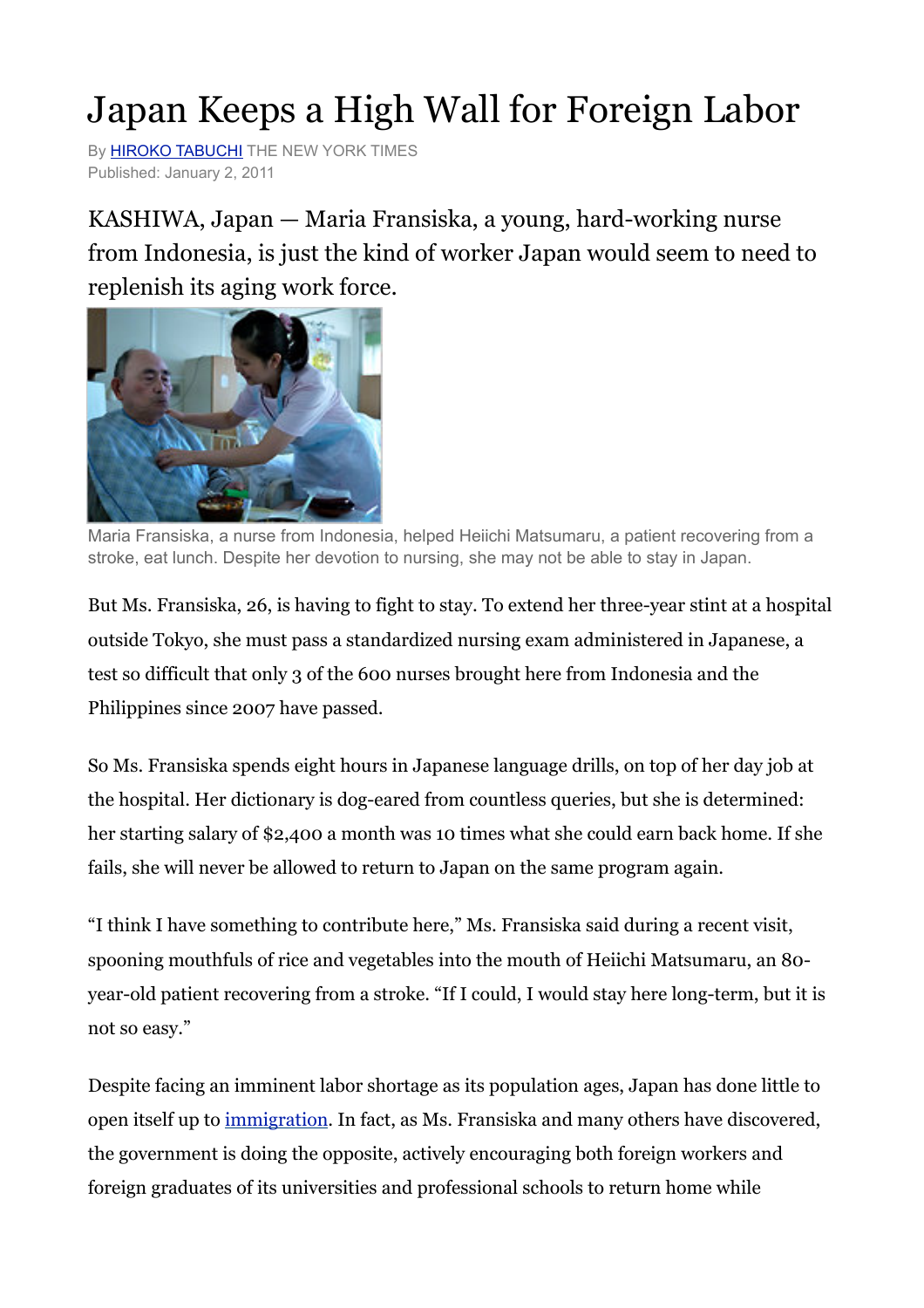protecting tiny interest groups — in the case of Ms. Fransiska, a local nursing association afraid that an influx of foreign nurses would lower industry salaries.

In 2009, the number of registered foreigners here fell for the first time since the government started to track annual records almost a half-century ago, shrinking 1.4 percent from a year earlier to 2.19 million people — or just 1.71 percent of Japan's overall population of 127.5 million.

Experts say increased immigration provides one obvious remedy to Japan's two decades of lethargic economic growth. But instead of accepting young workers, however — and along with them, fresh ideas — Tokyo seems to have resigned itself to a demographic crisis that threatens to stunt the country's economic growth, hamper efforts to deal with its chronic budget deficits and bankrupt its social security system.

"If you're in the medical field, it's obvious that Japan needs workers from overseas to survive. But there's still resistance," said Takayoshi Shintani, chairman of the Aoikai Group, the medical services company that is sponsoring Ms. Fransiska and three other nurses to work at a hospital outside Tokyo. "The exam," he said, "is to make sure the foreigners will fail."

Tan Soon Keong, a student, speaks five languages — English, Japanese, Mandarin, Cantonese and Hokkien — has an engineering degree, and three years of work experience in his native Malaysia, a track record that would seem to be invaluable to Japanese companies seeking to globalize their businesses.

Still, he says he is not confident about landing a job in Japan when he completes his twoyear technical program at a college in Tokyo's suburbs next spring. For one thing, many companies here set an upper age limit for fresh graduate hires; at 26, many consider him too old to apply. Others have told him they are not hiring foreigners this year.

Mr. Tan is not alone. In 2008, only 11,000 of the 130,000 foreign students at Japan's universities and technical colleges found jobs here, according to the recruitment firm Mainichi Communications. While some Japanese companies have publicly said they will hire more foreigners in a bid to globalize their work forces, they remain a minority.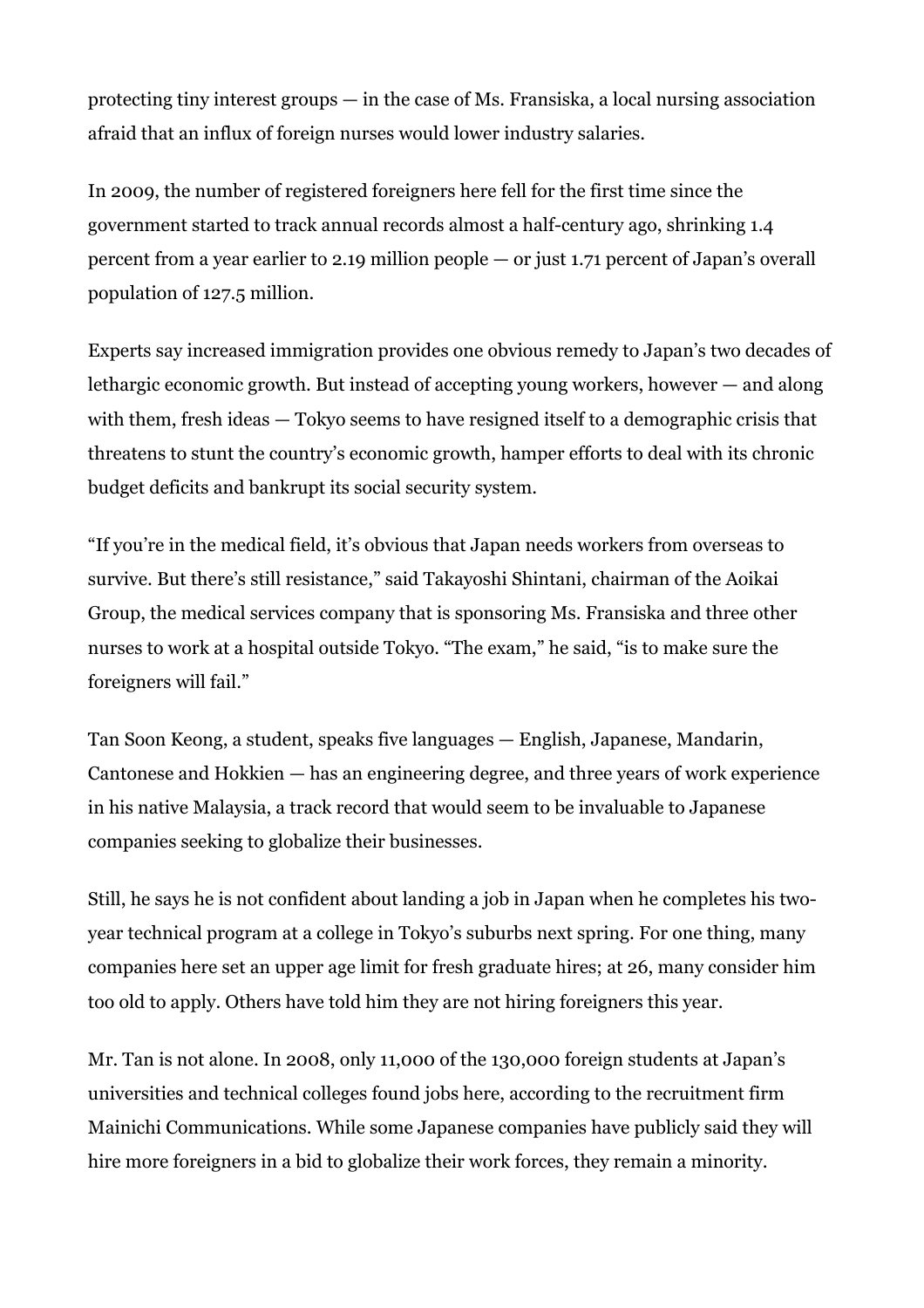"I'm preparing for the possibility that I may have to return to Malaysia," Mr. Tan said at a recent job fair for foreign students in Tokyo. "I'd ideally work at a company like Toyota," he said. "But that's looking very difficult."

Japan is losing skilled talent across industries, experts say. Investment banks, for example, are moving more staff members to hubs like Hong Kong and Singapore, which have more foreigner-friendly immigration and taxation regimes, lower costs of living and local populations that speak better English.

Foreigners who submitted new applications for residential status — an important indicator of highly skilled labor because the status requires a specialized profession — slumped 49 percent in 2009 from a year earlier to just 8,905 people.

The barriers to immigration to Japan are many. Restrictive immigration laws bar the country's struggling farms or workshops from access to foreign labor, driving some t[oabuse trainee programs](http://www.nytimes.com/2010/07/21/business/global/21apprentice.html) for workers from developing countries, or hire illegal immigrants. Stringent qualification requirements shut out skilled foreign professionals, while a web of complex rules and procedures discourages entrepreneurs from setting up in Japan.

Given the dim job prospects, universities here have been less than successful at raising foreign student enrollment numbers. And in the current harsh economic climate, as local incomes fall and new college graduates struggle to land jobs, there has been scant political will to broach what has been a delicate topic.

But Japan's demographic time clock is ticking: its population will fall by almost a third to 90 million within 50 years, according to government forecasts. By 2055, more than one in three Japanese will be over 65, as the working-age population falls by over a third to 52 million.

Still, when a heavyweight of the defeated Liberal Democratic Party unveiled a plan in 2008 calling for Japan to accept at least 10 million immigrants, opinion polls showed that a majority of Japanese were opposed. A survey of roughly 2,400 voters earlier this year by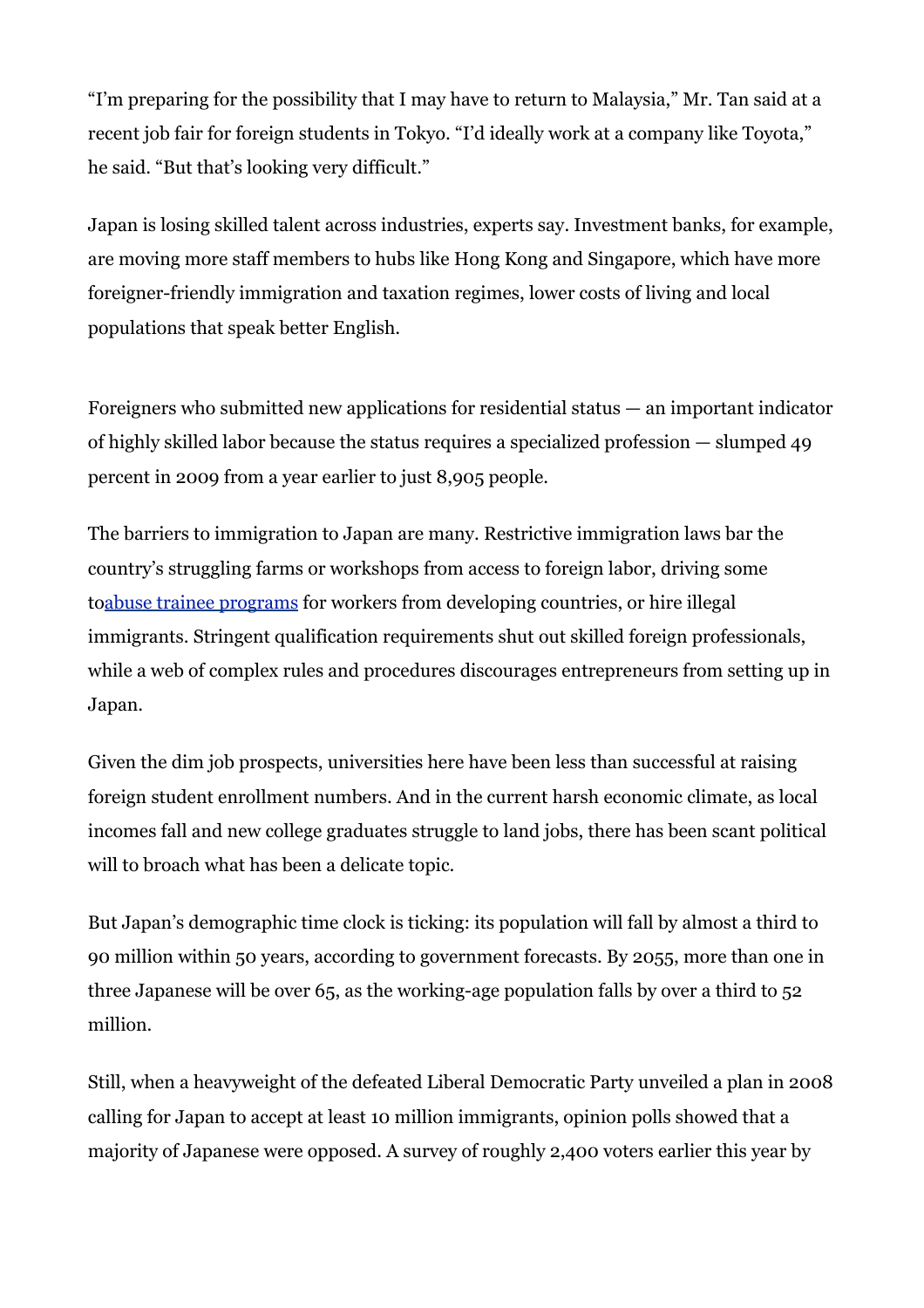the daily Asahi Shimbun showed that 65 percent of respondents opposed a more open immigration policy.

"The shrinking population is the biggest problem. The country is fighting for its survival," said Hidenori Sakanaka, director of the Japan Immigration Policy Institute, an independent research organization. "Despite everything, America manages to stay vibrant because it attracts people from all over the world," he said. "On the other hand, Japan is content to all but shut out people from overseas."

Now, in a vicious cycle, Japan's economic woes, coupled with a lack of progress in immigration policy and lack of support for immigrants, are setting off an exodus of the precious few immigrants who have settled here.

Akira Saito, 37, a Brazilian of Japanese descent who traveled to Toyota City 20 years ago from São Paolo, is one foreign worker ready to leave. The small auto maintenance outfit that Mr. Saito opened after a string of factory jobs is struggling, and the clothing store that employs his Brazilian wife, Tiemi, will soon close. Their three young children are among the local Brazilian school's few remaining pupils.

For many of Mr. Saito's compatriots who lost their jobs in the fallout from the global economic crisis, there has been scant government support. Some in the community have taken money from a [controversial government-sponsored program](http://www.nytimes.com/2009/04/23/business/global/23immigrant.html) intended to encourage jobless migrant workers to go home.

"I came to Japan for the opportunities," Mr. Saito said. "Lately, I feel there will be more opportunity back home."

Though Japan had experienced a significant amount of migration in the decades after World War II, it was not until the dawn of Japan's "bubble economy" of the 1980s that real pressure built on the government to relax immigration restrictions as a way to supply workers to industries like manufacturing and construction.

What ensued was a revision of the immigration laws in a way that policy makers believed would keep the country's ethnic homogeneity intact. In 1990, Japan started to issue visas to foreign citizens exclusively of Japanese descent, like the descendants of Japanese who